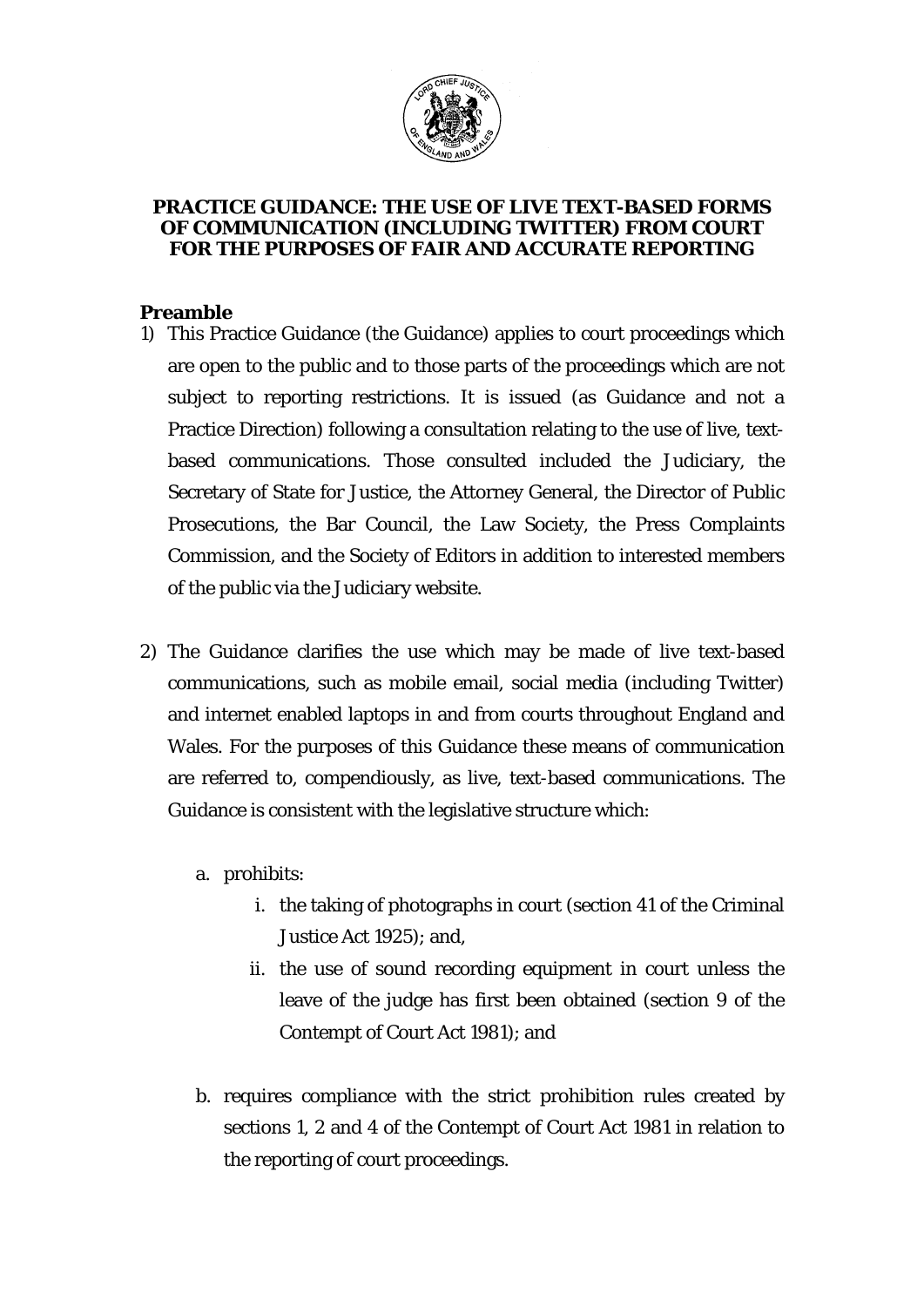3) The Guidance replaces the Interim Practice Guidance of 20 December 2010 and has immediate effect.

## **General Principles**

- 4) The judge has an overriding responsibility to ensure that proceedings are conducted consistently with the proper administration of justice, and to avoid any improper interference with its processes.
- 5) A fundamental aspect of the proper administration of justice is the principle of open justice. Fair and accurate reporting of court proceedings forms part of that principle. The principle is however subject to wellknown statutory and discretionary exceptions. Two such exceptions are the prohibitions, set out in paragraph 2, on photography in court and on making sound recordings of court proceedings.
- 6) The statutory prohibition on photography in court, by any means, is absolute. There is no judicial discretion to suspend or dispense with it. Any equipment which has photographic capability must not have that function activated.
- 7) Sound recordings are also prohibited unless, in the exercise of its discretion, the court permits such equipment to be used. In criminal proceedings, some of the factors relevant to the exercise of that discretion are contained in Paragraph I.2.2 of the Consolidated Criminal Practice Direction. The same factors are likely to be relevant when consideration is being given to the exercise of this discretion in civil or family proceedings.

## **Use of Live, Text-based Communications: General Considerations**

8) The normal, indeed almost invariable, rule has been that mobile phones must be turned off in court. There is however no statutory prohibition on the use of live text-based communications in open court.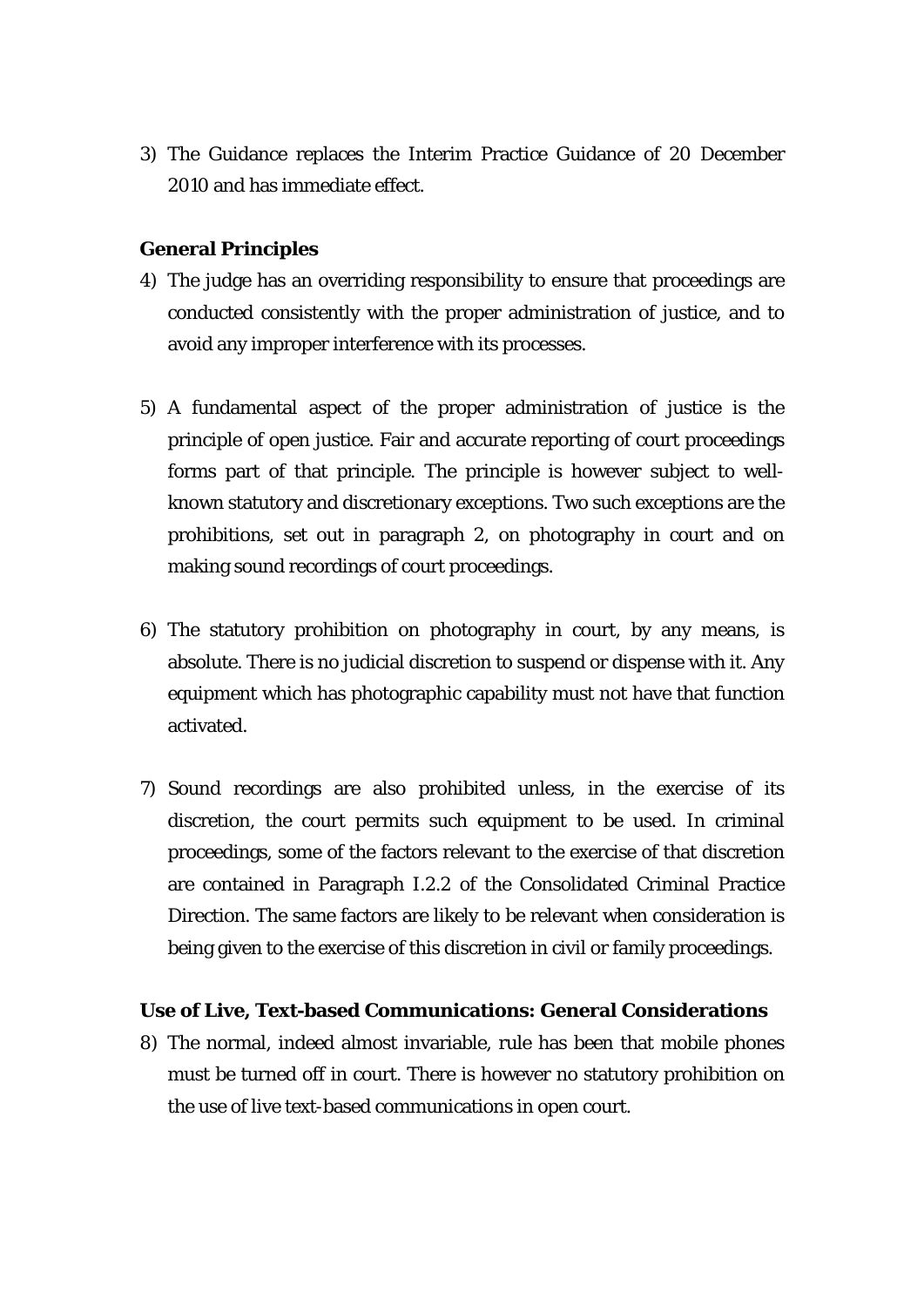- 9) Where a member of the public, who is in court, wishes to use live textbased communications during court proceedings an application for permission to activate and use, in silent mode, a mobile phone, small laptop or similar piece of equipment, solely in order to make live, textbased communications of the proceedings will need to be made. The application may be made formally or informally (for instance by communicating a request to the judge through court staff).
- 10)It is presumed that a representative of the media or a legal commentator using live, text-based communications from court does not pose a danger of interference to the proper administration of justice in the individual case. This is because the most obvious purpose of permitting the use of live, text-based communications would be to enable the media to produce fair and accurate reports of the proceedings. As such, a representative of the media or a legal commentator who wishes to use live, text-based communications from court may do so without making an application to the court.
- 11) When considering, either generally on its own motion, or following a formal application or informal request by a member of the public, whether to permit live, text-based communications, and if so by whom, the paramount question for the judge will be whether the application may interfere with the proper administration of justice.
- 12) In considering the question of permission under paragraph 11, the factors identified in Paragraph I.2.2 of the Consolidated Criminal Practice Direction are likely to be relevant.
- 13) Without being exhaustive, the danger to the administration of justice is likely to be at its most acute in the context of criminal trials e.g., where witnesses who are out of court may be informed of what has already happened in court and so coached or briefed before they then give evidence, or where information posted on, for instance, Twitter about inadmissible evidence may influence members of a jury. However, the